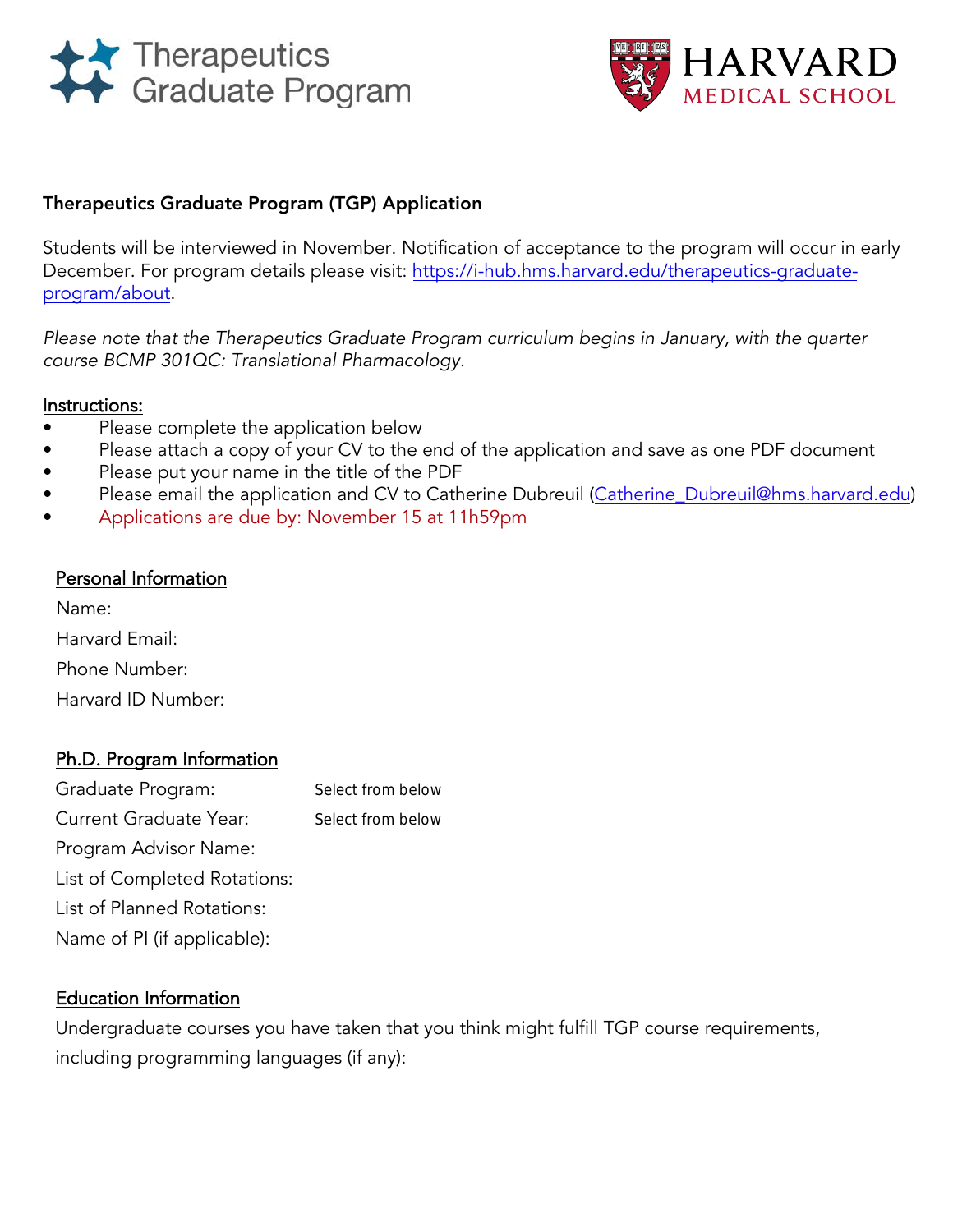



### Personal Statement

Please write, in no more than 1,000 words, why you are interested in participating in the Therapeutics Graduate Program, how you feel this will be beneficial to you, and how it will help to advance your research and career. Please be sure to include your research interests and career goals in your essay.